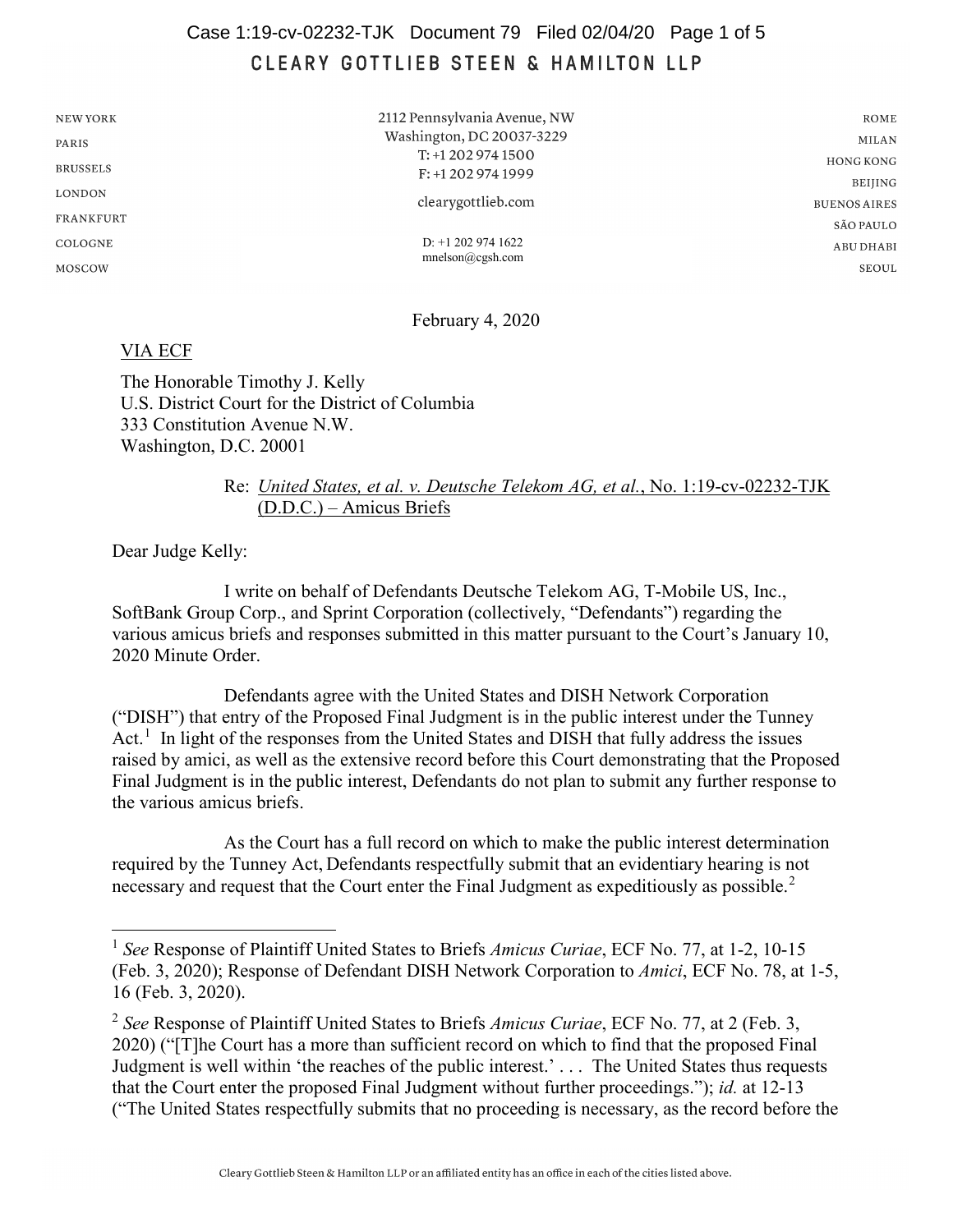The Honorable Timothy J. Kelly February 4, 2020 Page 2 of 5

While review of a consent judgment under the Tunney Act "may well overlap" with the evidence and issues being litigated by other plaintiffs in other forums,  $3$  this Court has an independent statutory responsibility to proceed to judgment on the Tunney Act public interest determination (as the small number of States that are still litigating this merger acknowledge).[4](#page-1-1) There is no reason for further delay. As this Court recognized in declining the litigating States' invitation to postpone a decision in this case, both the parties and the public "would, in one way or another, be harmed by a delay."<sup>[5](#page-1-2)</sup> And, as the United States explained previously, there is a "substantial public interest benefit from expeditious entry of the proposed Final Judgment" because it "would trigger T-Mobile's obligation to prepare its network for DISH subscribers, a crucial step for DISH to begin offering mobile wireless services."<sup>[6](#page-1-3)</sup>

As the submissions before the Court demonstrate, entry of the Proposed Final Judgment will substantially benefit the public interest by, among other things:

- Enabling consumers to benefit from the merger's recognized efficiencies, including the ability for T-Mobile to offer 5G wireless services, a more advanced technology, more cost-effectively. $^7$  $^7$
- Enhancing the availability of a higher quality mobile wireless network to consumers, including through the Defendants' commitments to provide 5G coverage to 97% of the U.S. population within three years, and 99% within six years, including specific additional commitments to ensure that the network provides specified, high-quality 5G download speeds.<sup>[8](#page-1-5)</sup>

 $\overline{a}$ 

Court provides a solid factual basis for concluding this settlement more than meets the Tunney Act standard. The Response to Comments details the elements of the proposed Final Judgment and provides a detailed factual basis for the United States' conclusion that the settlement is appropriate.").

<span id="page-1-0"></span><sup>3</sup> *See* States' Supp. Brief as Amici Curiae, ECF No. 66, at 4 (Jan. 24, 2020).

<span id="page-1-1"></span><sup>4</sup> *See* States' Brief as Amici Curiae, ECF No. 54, at 3 (Jan. 8, 2020) (noting that "the Court is tasked with making an independent determination" under the Tunney Act).

<span id="page-1-2"></span><sup>5</sup> Jan. 8, 2020 Minute Order.

<span id="page-1-3"></span><sup>&</sup>lt;sup>6</sup> Response of the United States to States' Motion to File Brief as Amicus Curiae, ECF No. 36, at 1 (Oct. 23, 2019); *see also* Response of Plaintiff United States to the Public Comments on the Proposed Final Judgment, ECF No. 42, at 46-47 (Nov. 6, 2019) ("DOJ Response to Public Comments") (similar).

<span id="page-1-4"></span><sup>7</sup> *See* DOJ Response to Public Comments, at 33-34; Statement of Interest of the United States of America, ECF No. 52-1, at 4 (Dec. 20, 2019) ("Statement of Interest of the United States") ("The Antitrust Division also recognized . . . that the merger, if accompanied by appropriate relief, would yield 'significant efficiencies' that would benefit consumers nationwide.").

<span id="page-1-5"></span><sup>8</sup> *See* Statement of Interest of the United States, at 8 & n.3.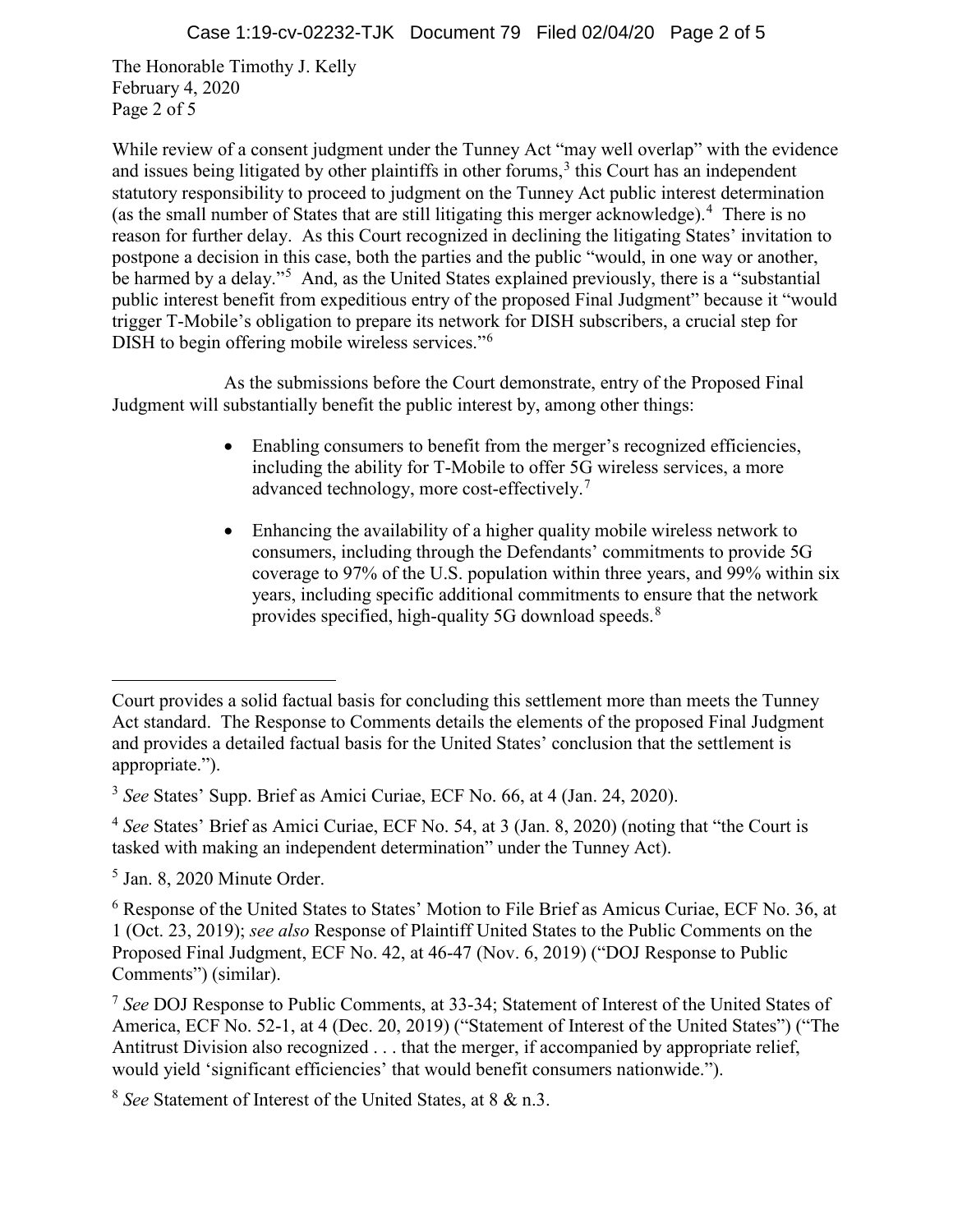The Honorable Timothy J. Kelly February 4, 2020 Page 3 of 5

- Providing specified benefits for the nation's rural residents, including through Defendants' commitments to provide 5G coverage to 85% of the rural population within three years, and [9](#page-2-0)0% within six years.<sup>9</sup>
- Creating a new competitor through the divestiture of Sprint's prepaid business to DISH, coupled with other commitments to provide DISH with network support, spectrum licenses, and the option to purchase retail stores and cell sites—all of which will enable DISH to quickly enter the market as an effective competitor. $10$

Under the terms of the consent judgment, moreover, DISH will receive assets and a wholesale arrangement that will enable it to immediately enter the market as a viable, new competitor.<sup>11</sup> Those assets would not be available to DISH through any other means.<sup>12</sup> In this way, the consent judgment "will enable DISH to enter the market as a new 5G mobile wireless services provider."<sup>[13](#page-2-4)</sup> More specifically, the consent judgment "will provide substantial longterm benefits for American consumers by ensuring that large amounts of currently unused or underused spectrum are made available to American consumers in the form of advanced 5G networks."[14](#page-2-5) Consumers will benefit because "expanded output provides further downward pressure on prices moving forward."[15](#page-2-6)

And the DISH divestiture is only one component of the merger at issue here. More broadly, the merger of T-Mobile and Sprint will produce a market that is far more competitive than it would be without the merger. Indeed, the merger promises to deliver a world-class 5G network of unparalleled scope and capacity at extremely competitive prices.<sup>[16](#page-2-7)</sup> This network will vastly improve and expand 5G coverage, including in rural areas, and will help attract significant investment as the United States seeks to lead in the international race to robust

<span id="page-2-3"></span><sup>12</sup> *See* DOJ Response to Public Comments, at 8-14.

<span id="page-2-4"></span><sup>13</sup> *Id.* at 1.

<span id="page-2-5"></span><sup>14</sup> *Id.* at 2; *see also id.* at 18-19 (agreeing with public comments noting that the consent judgment "will ensure that valuable spectrum resources will finally be put to productive use by Dish," among other benefits); *id.* at 20 ("DISH's spectrum assets make it a prime candidate for entry into the mobile wireless market. DISH has invested more than \$20 billion in spectrum licenses. As a result, DISH currently has far more spectrum at its disposal than any other company aside from the existing nationwide wireless carriers.").

<span id="page-2-6"></span><sup>15</sup> *Id.* at 26.

<span id="page-2-7"></span><sup>16</sup> *See* DOJ Response to Public Comments, at 2, 18, 33; Statement of Interest of the United States, at 10.

<span id="page-2-0"></span> <sup>9</sup> *See id.* at 2, 8-9, 17.

<span id="page-2-1"></span><sup>10</sup> *See id.* at 10-11; *see also* Competitive Impact Statement, ECF No. 20, at 8-12 (July 30, 2019).

<span id="page-2-2"></span><sup>11</sup> *See* DOJ Response to Public Comments, at 22; Statement of Interest of the United States, at 10-11.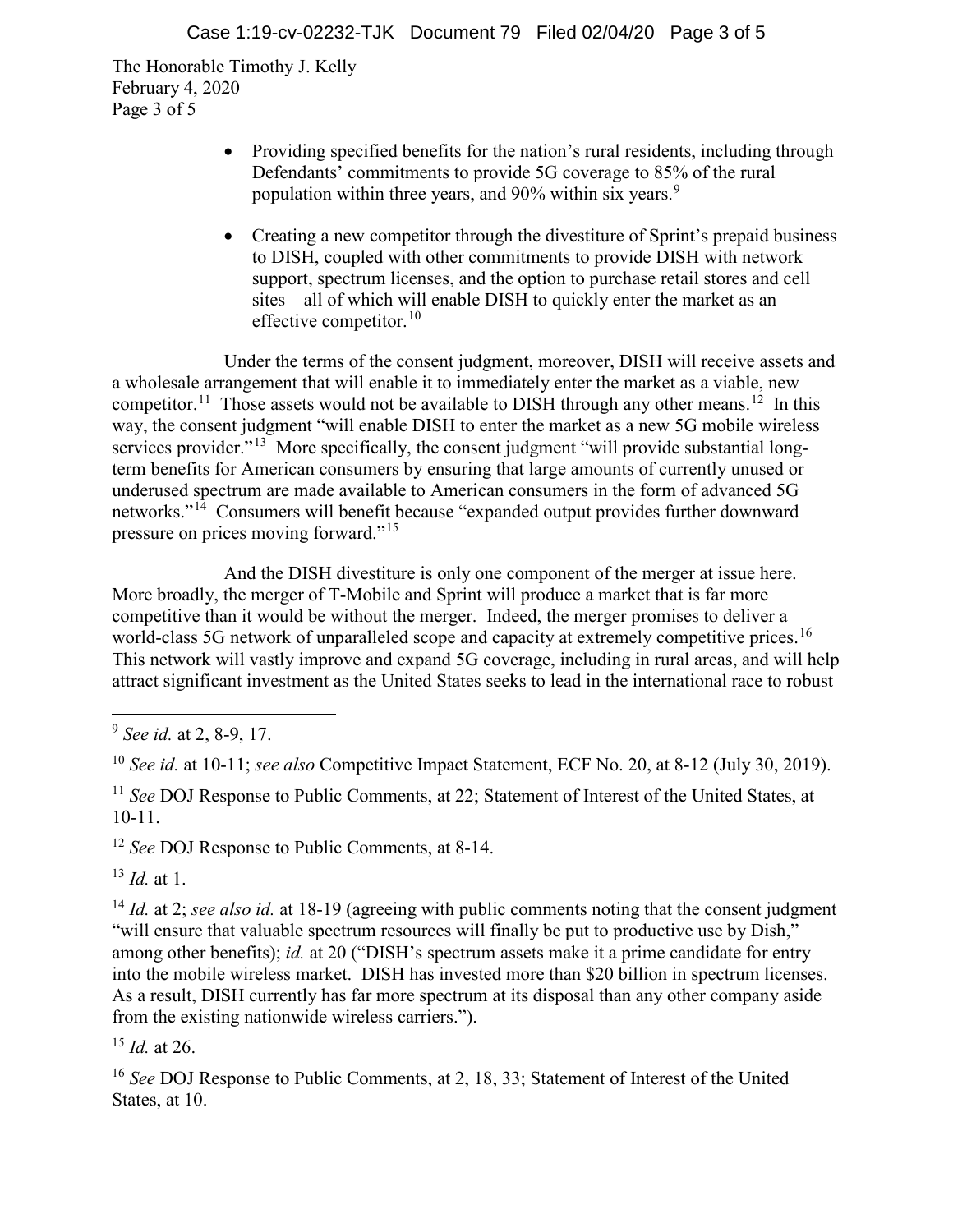The Honorable Timothy J. Kelly February 4, 2020 Page 4 of 5

5G services.<sup>[17](#page-3-0)</sup> By contrast, the market without the merger would be significantly less competitive.[18](#page-3-1) Not only would DISH be deprived of the competitive benefits contemplated by the consent judgment, but Sprint's diminishing competitive position would compel it to retreat from the national market and become a regional player.<sup>19</sup> Accordingly, the "competitive considerations" that this Court must evaluate weigh strongly in favor of approving the consent judgment. [20](#page-3-3)

The substantial public interest benefits of the Proposed Final Judgment are further underscored by the conclusions of the Federal Communications Commission ("FCC") based on its independent review of the transaction. Contemporaneously with the Antitrust Division's investigation, the FCC undertook its own extensive review of the transaction in connection with the Defendants' application to transfer licenses, authorizations, and spectrum leases held by Sprint to T-Mobile.<sup>[21](#page-3-4)</sup> Pursuant to its statutory mandate under the Communications Act, the FCC was required to determine whether the "public interest, convenience, and necessity" would be served by the proposed transfers, including consideration of the merger's potential impact on competition.<sup>[22](#page-3-5)</sup> After "conduct [ing] an exhaustive review of the proposed transaction," the FCC concluded that "the transaction, as conditioned, will result in significant public interest benefits," including by "encouraging the rapid deployment of a new 5G mobile wireless network, and improving the quality of the Applicants' services for American consumers"; that "[c]ompared to the capabilities of the standalone companies . . . the transaction will significantly increase the quality and geographic reach of their wireless networks for the foreseeable future"; and that "[i]n an economy increasingly dependent upon access to broadband services for innovation in a wide variety of sectors and services, these network deployment synergies will yield significant public interest benefits."[23](#page-3-6)

<span id="page-3-3"></span><sup>20</sup> *See* 15 U.S.C. § 16(e)(1)(A).

<span id="page-3-5"></span><sup>22</sup> *See id.* at 4-5, 18-19.

<span id="page-3-0"></span><sup>&</sup>lt;sup>17</sup> See DOJ Response to Public Comments, at 30-31, 33; Ex. B, Part 1 to Statement of Interest of the United States of America, ECF No. 52-3, at 3-5 ("FCC Decision").

<span id="page-3-1"></span><sup>18</sup> *See, e.g.*, FCC Decision, at 75-76; *id.* at 168 ("Increasing the quality of the Applicants' network will deliver benefits directly to their customers, while also yielding dynamic competitive benefits as they create a strong alternative to the two leading national networks.").

<span id="page-3-2"></span><sup>19</sup> *See, e.g.*, DOJ Response to Public Comments, at 8-14, 18; FCC Decision, at 37 & n.274.

<span id="page-3-4"></span><sup>21</sup> *See* FCC Decision, at 3-11.

<span id="page-3-6"></span><sup>23</sup> *Id.* at 4; *see also id.* at 168 (concluding that "the combination of T-Mobile and Sprint will yield significant network deployment benefits, increasing the quality and availability of advanced wireless services" which "will occur nationwide, but will be particularly significant for rural areas, where the conditions require robust broadband services deployment well beyond what the Applicants would deliver in the absence of the transaction").